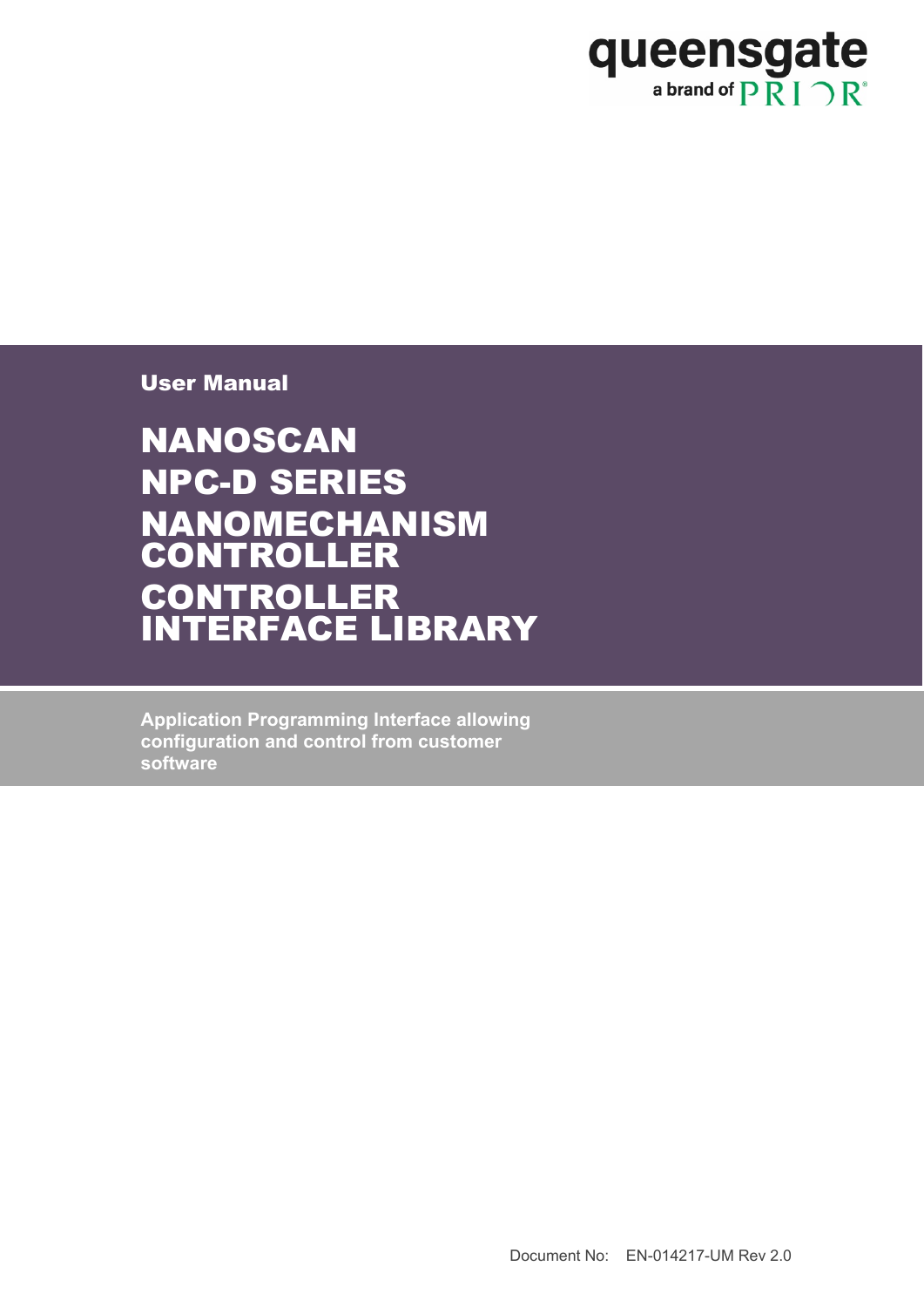# Safety Precautions

## **WARNINGS**

#### **HAZARDOUS VOLTAGES**

The Product generates high voltages and relies on the provision of a protective earth (ground) conductor to prevent user accessible components developing a hazardous potential in the event of an insulation failure. This protective earth is provided by the external power supply and only an approved power supply should be used with the product. Additional protection is provided by special NanoMechanism interface connectors and cable assembles. To maintain the integrity of the operator safety systems only approved NanoMechanisms and cables should be used with the product. The product should not be used if there are any signs of damage or if the equipment is believed to be faulty. It should be returned to the manufacturer for investigation and repair.

DO NOT remove the equipment's protect covers. There are no user serviceable parts within the equipment and removal of the cover will expose the user to potential high voltage hazards and will invalidate the Warranty.

Do read the manual before using the controller to understand how to correctly and safely operate the product. Incorrect use of the equipment may lead to personal injury or damage to property. Always turn the equipment off and remove the mains plug when not in use. Always use the equipment as specified in this manual.

## **CAUTIONS**

#### **ELECTROSTATIC SENSITIVE DEVICES (ESD)**

The unit contains components that are susceptible to damage through electrostatic discharge at the NanoMechanism and interface connectors. Removal of protective connector covers and connection of cables should be performed in a static safe environment using approved static safety handling procedures.

#### **ENVIRONMENT**

The unit is designed for use in-doors in a dry environmentally controlled manufacturing facility, office or laboratory. The temperature and relative humidity should be kept within those specified in Table 2.1. Significant dust or acoustic/mechanical vibration may cause faulty operation or damage to components so should be avoided. Maintain adequate cooling of the controller by not restricting the air flow to and from the fan cooling vents. For prolonged periods of operation it is advisable to keep the environmental humidity to a minimum.

#### **DIRECTIVE AND STANDARDS APPLIED:**

| 2004/108/EC | <b>EMC Directive</b><br>BS EN 61326-1:2006 Electrical equipment for measurement, control and laboratory<br>use EMC requirements - Part 1: General requirements<br>FCC part 15, subpart B |
|-------------|------------------------------------------------------------------------------------------------------------------------------------------------------------------------------------------|
| 2006/95/EC  | Low Voltage Directive<br>BS EN 61010-1:2010 Safety requirements for electrical equipment for measurement,<br>control, and laboratory use - Part 1: General requirements                  |
| 2003/108/EC | <b>WEEE Directive</b>                                                                                                                                                                    |



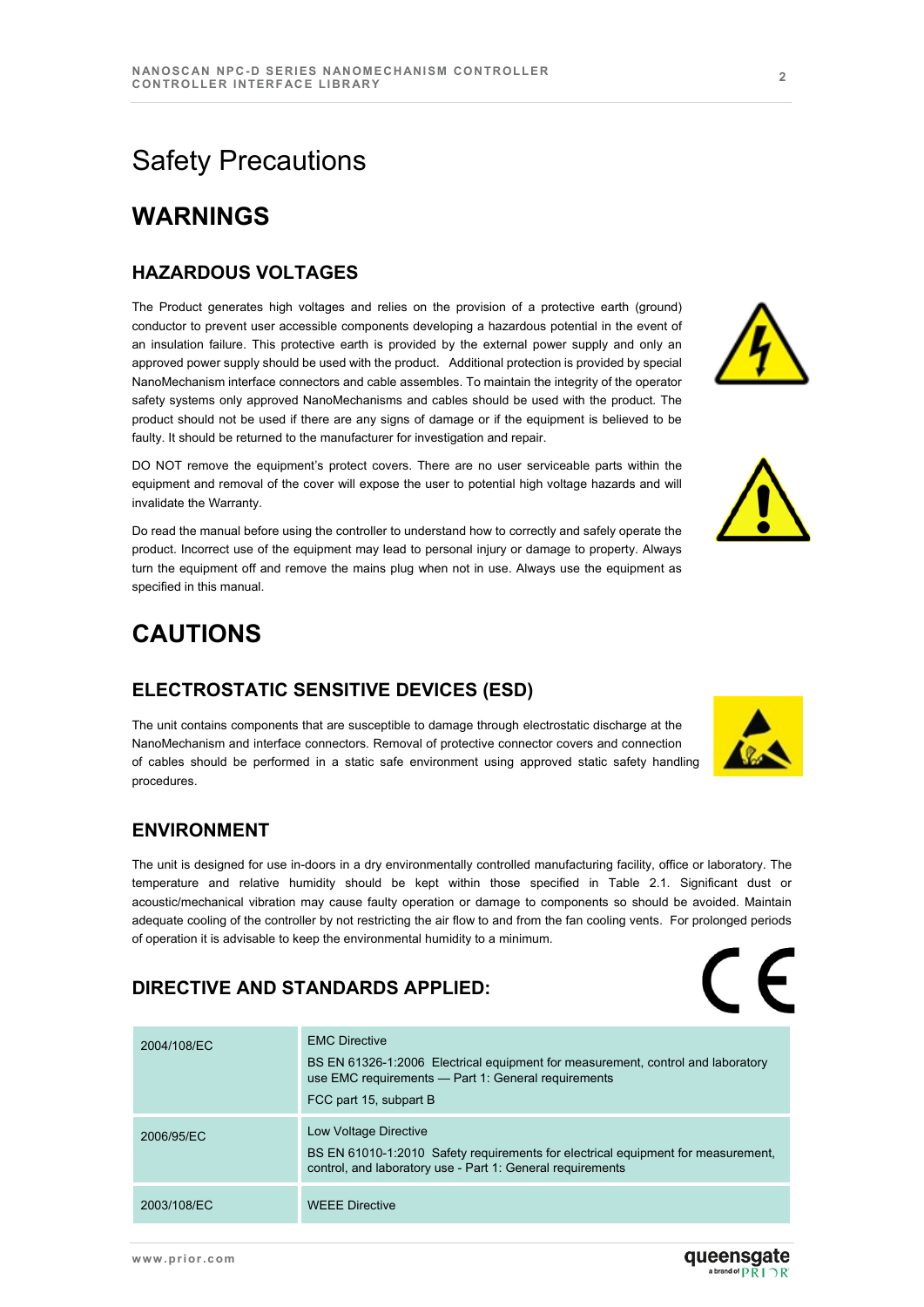#### **Table of Contents**

| $\mathbf{1}$   |                       |                                                                                                                  |  |  |  |  |  |
|----------------|-----------------------|------------------------------------------------------------------------------------------------------------------|--|--|--|--|--|
|                | 1.1                   |                                                                                                                  |  |  |  |  |  |
| $\overline{2}$ |                       |                                                                                                                  |  |  |  |  |  |
|                | 2.1                   |                                                                                                                  |  |  |  |  |  |
|                | 2.2                   |                                                                                                                  |  |  |  |  |  |
|                | 2.3                   |                                                                                                                  |  |  |  |  |  |
|                | 2.4                   |                                                                                                                  |  |  |  |  |  |
|                | 2.5                   |                                                                                                                  |  |  |  |  |  |
|                | 2.6                   |                                                                                                                  |  |  |  |  |  |
| 3              |                       | and the control of the control of the control of the control of the control of the control of the control of the |  |  |  |  |  |
|                | 3.1                   |                                                                                                                  |  |  |  |  |  |
|                | 3.2                   |                                                                                                                  |  |  |  |  |  |
|                | 3.3                   |                                                                                                                  |  |  |  |  |  |
|                | 3.4<br>3.4.1<br>3.4.2 |                                                                                                                  |  |  |  |  |  |
|                |                       | 3.4.3                                                                                                            |  |  |  |  |  |
|                |                       | 3.4.4<br>3.4.5                                                                                                   |  |  |  |  |  |
| 3.5            |                       |                                                                                                                  |  |  |  |  |  |
|                | 3.6                   |                                                                                                                  |  |  |  |  |  |
|                | 3.7                   |                                                                                                                  |  |  |  |  |  |
|                | 3.8                   | 3.8.1<br>3.8.2                                                                                                   |  |  |  |  |  |
|                | 3.9                   |                                                                                                                  |  |  |  |  |  |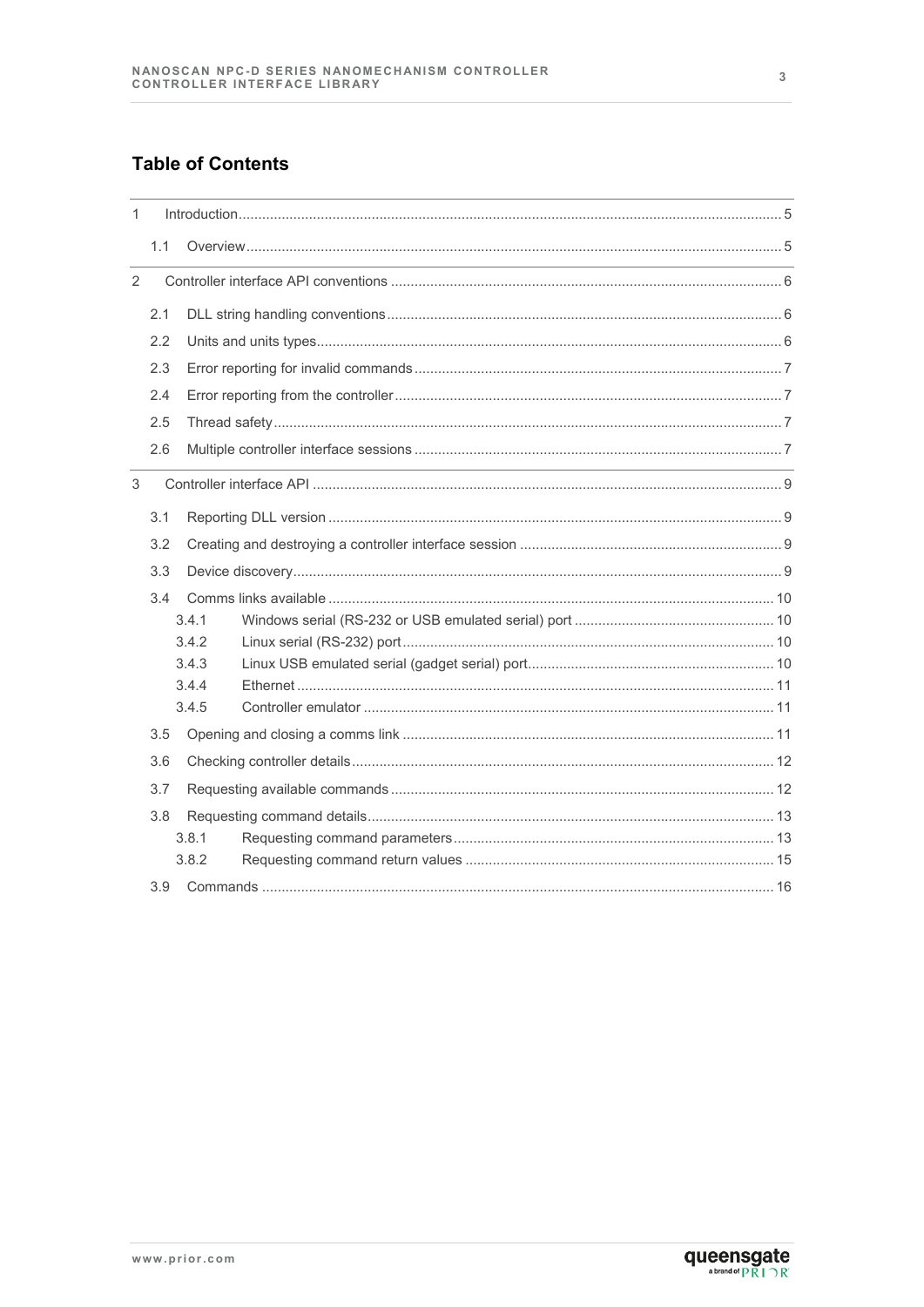#### **Related documents**

| <b>Document Ref</b> | <b>Title</b>                                                                                  | <b>Usage</b>                                                                                     |
|---------------------|-----------------------------------------------------------------------------------------------|--------------------------------------------------------------------------------------------------|
| EN-002958-UM        | NPC-D-5000 Series<br>NanoMechanism Controller -<br><b>Command Set And Control</b><br>System   | Lists and explains usage of NPC-D-5000<br>controller commands and structure of<br>control system |
| EN-014429-UM        | NanoScan NPC-D-6xx0<br>Series NanoMechanism<br>Controller - Command Set<br>And Control System | Lists and explains usage of NPC-D 6xx0<br>controller commands and structure of<br>control system |

## **Revision history**

| <b>Revision</b> | <b>Changes</b>                                                                                                                                      |
|-----------------|-----------------------------------------------------------------------------------------------------------------------------------------------------|
| 1.0             | First version.                                                                                                                                      |
| 2.0             | General: Reformatted for Prior Scientific and NanoScan rebranding.                                                                                  |
|                 | Front page: Corrected document number.                                                                                                              |
|                 | Header: Updated document title.                                                                                                                     |
|                 | 2.5, "Thread safety"; 2.6, "Multiple controller interface sessions": Divided the<br>previous single section into two, and clarified interactions.   |
|                 | 3.7, "Requesting available commands": Added that commands available are<br>also dependent on controller firmware version.                           |
|                 | 3.9, "Commands": For controller interface library version 2.4.x onwards,<br>specified how to send multiple commands and read back multiple results. |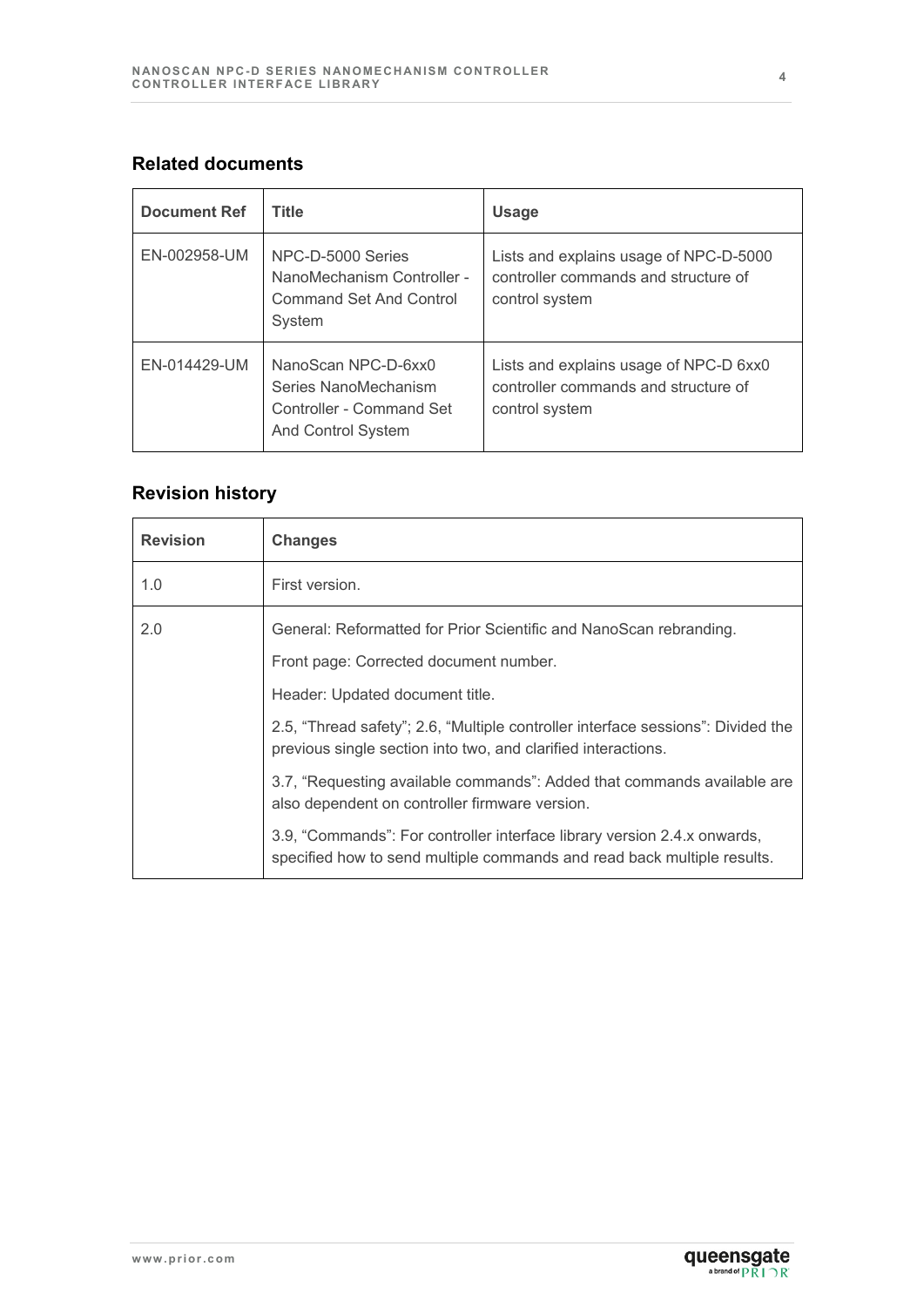# <span id="page-4-0"></span>1 Introduction

## <span id="page-4-1"></span>**1.1 Overview**

Queensgate NanoMechanisms combine a flexure-guided mechanism, a piezo actuator and a precision capacitive position sensor to allow highly-accurate position measurement. These NanoMechanisms are generally referred to as "stages". Where multi-axis control is required, multiple stages may be assembled together, or a single stage may be designed to provide control in two or more axes.

The NanoScan NPC-D series digital controllers provide closed-loop positioning control for one or more stage axes. The controller incorporates a high-voltage power amplifier to drive the piezo actuator, a precision measurement circuit to calculate the stage position, digital signal processing to provide closed-loop control of the stage(s), and various interfacing methods to set the commanded position and system calibration.

To allow straightforward user control of the system, the Controller Interface DLL provides a standard method for a PC running Windows or Linux to interact with the controller. The user need only tell the DLL how the PC is connecting to the controller, and the DLL handles all details of the communications link. Requests/commands are provided to the DLL as text strings; the DLL translates these into the appropriate messages to/from the controller over the comms link; and responses from the controller are returned by the DLL as text strings.

The same DLL is used for all controllers. The DLL automatically detects which controller type is connected (as well as what security privileges are enabled), and only displays the relevant commands for that controller. Commands for NPC-D-5000 series controllers are covered by manual EN-002958UM, and commands for NPC-D-6000 series controllers are covered by manual EN-014429-UM. This document will not go into further detail about controller functionality or commands, since this is controller-specific.

Commands are always the same regardless of the comms link used and regardless of whether the PC is running Windows or Linux. Most commands will also be the same for all digital controllers, since they share a common control loop architecture.

This removes the need for the user to handle any low-level interfacing to the controller within their application, and allows easy porting across different comms links (e.g. RS-232, USB or Ethernet) and different platforms. It also greatly minimises the work required to port applications to future digital controllers.

The DLL has a simple function-based application programmer interface (API), as a standard Windows "C" DLL or Linux shared object (SO) library. This allows the interface to be used by any Windows or Linux software. Applications importing the DLL may be written directly in any programming language such as C, C++ or Python, or may be designed in environments such as Matlab or Labview.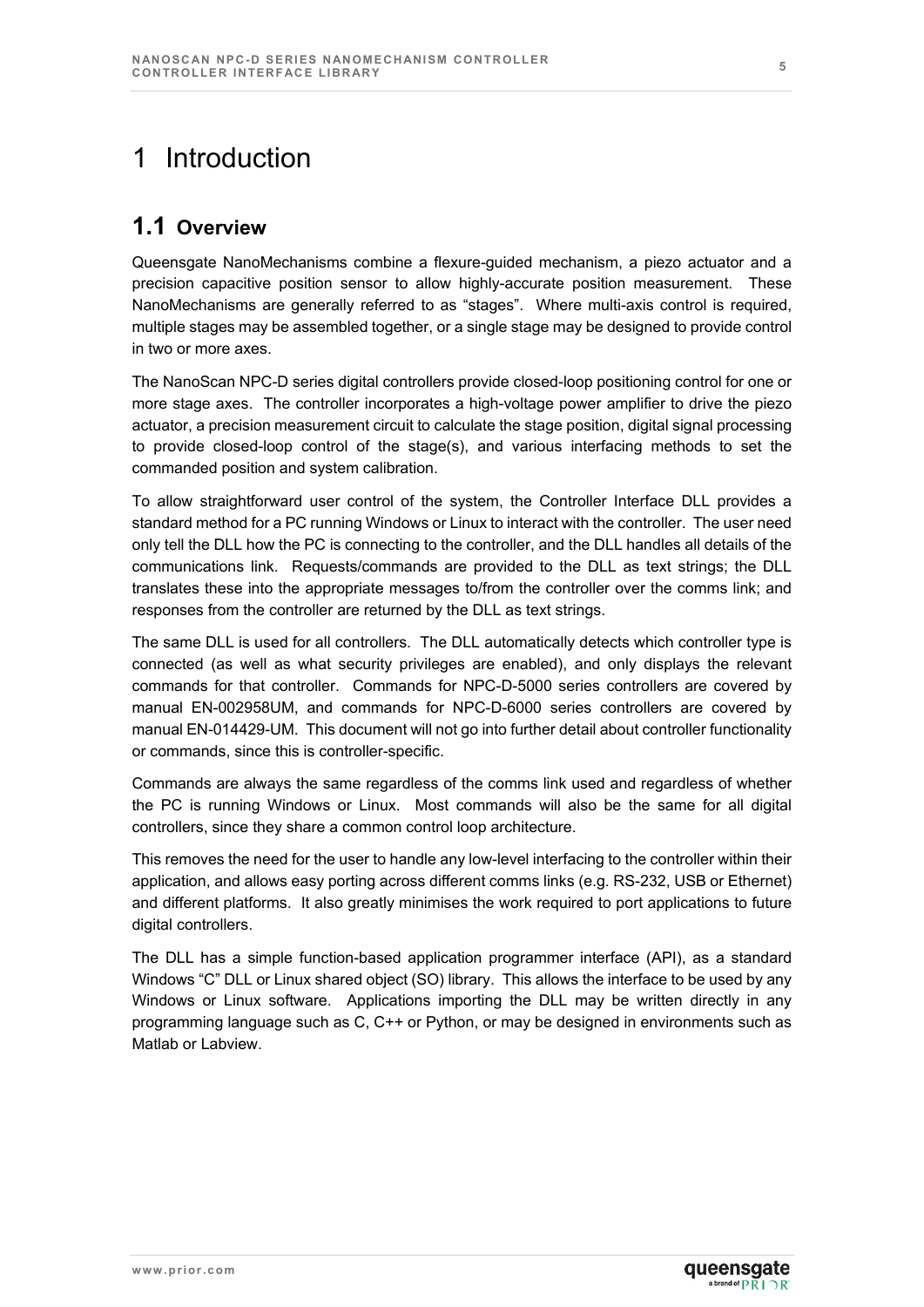# <span id="page-5-0"></span>2 Controller interface API conventions

### <span id="page-5-1"></span>**2.1 DLL string handling conventions**

The following conventions are followed by the DLL when reading/writing strings.

Where the DLL is required to read a string provided by the user, the string must be in UTF-8 format and stored in a null-terminated byte array.

Where the DLL is required to report a string to the user, the user must provide a byte array into which the string will be copied, as well as the length of the array in bytes. The DLL will copy the string into this array in UTF-8 format, and will null-terminate the string. Functions which report a string to the user will return the length of the string in bytes (not in UTF-8 characters).

If the user provides a byte array which is shorter than the string to be copied, the DLL will copy the string into this array up to the size of the array, and will null-terminate the string at the last available character space. The function will return the number of bytes required to store the entire string (including null-terminator).

If the user wishes to dynamically allocate the byte array, functions may be called with a string length of zero or the pointer to the string set to NULL. The function will return the number of bytes required to store the entire string (including null-terminator).

All strings returned by the DLL are in English. There is no provision for internationalisation within the DLL, because the intended users are engineers who are expected to be familiar with documentation and coding in English. In the rare cases where strings returned by the DLL may be shown on a user interface, the application must provide any translation required.

## <span id="page-5-2"></span>**2.2 Units and unit's types**

For all commands, it is possible to request the units for each parameter and returned value.

Where units may not always be the same (e.g. distance may be reported in picometres for linear stages or picoradians for angular stages), this allows the application to check the units for a parameter or returned value so that they can be reported correctly.

Each parameter's units are further identified as a "units type", for example "distance" or "time". It is envisaged that in future the DLL will allow different units to be selected for a units type, so that all commands with parameters or return values of that units type will have the appropriate scaling applied. For example, the units type "distance" could be changed to "mil" if it is more appropriate for distance to be reported in thousandths of an inch.

For consistency with linear/angular stages, and for forwards compatibility, applications should always check the units used for a parameter or return value.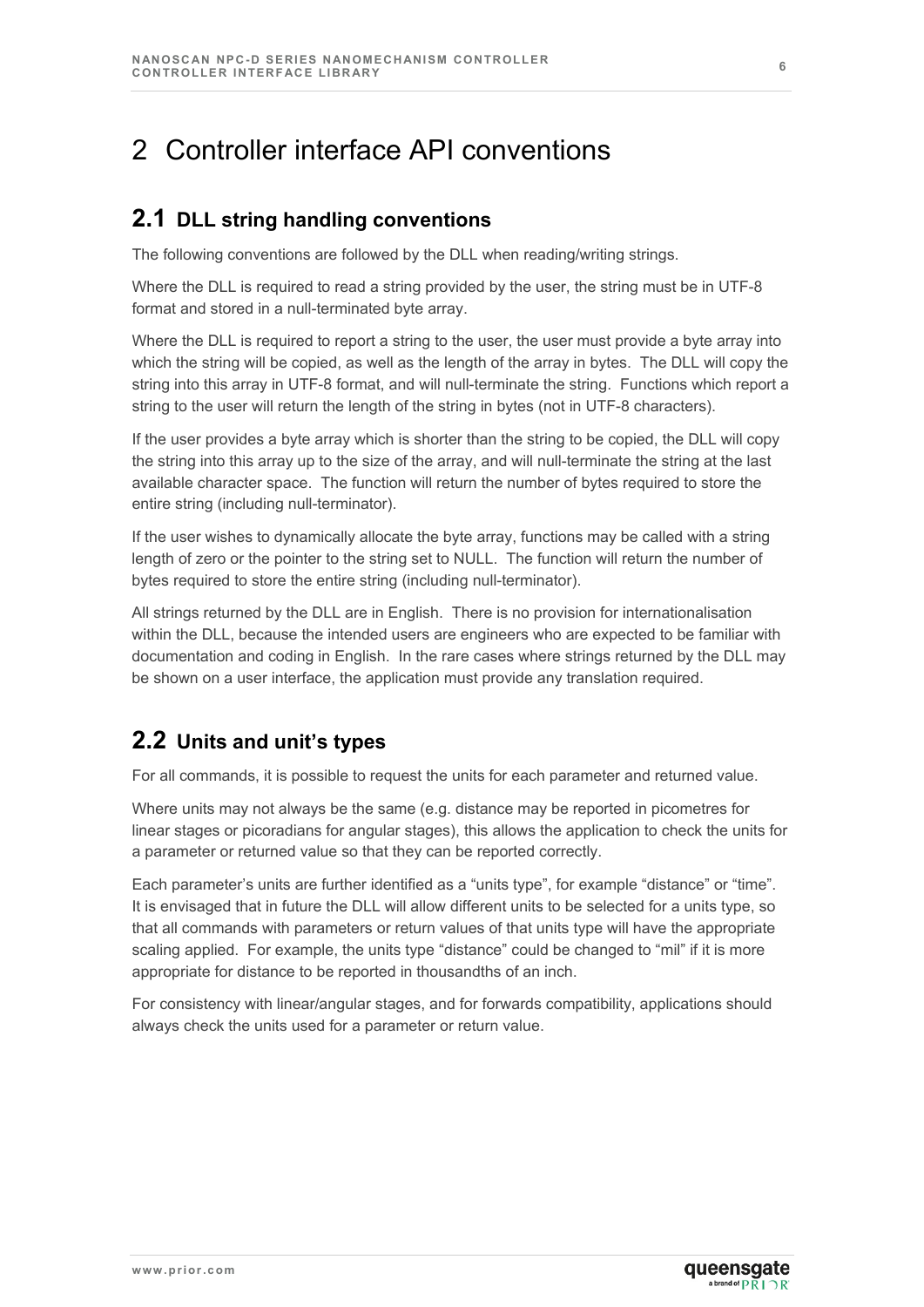### <span id="page-6-0"></span>**2.3 Error reporting for invalid commands**

If a command is not recognised (perhaps due to a typo, or perhaps because security prevents that command being used), the function DoCommand() will return a negative value. No command will be issued to the controller.

## <span id="page-6-1"></span>**2.4 Error reporting from the controller**

If a command is issued to the controller, and the controller reports an error, the function DoCommand() will return success. Instead of the expected return value(s) for the command, the command will always report two return values.

The first value will always be named "error" and the value will always be a string "FAILED".

The second value will always be named "errcode" and the value will be a string reporting the reason why the command failed.

It is highly recommended when running commands that the first return value is checked to ensure the return value name is not "error". If it is, the application should take any appropriate mitigating action. Depending on the command, the second return value "errcode" may allow the application to take more appropriate action for the specific error. These errors are covered in more detail in the command set manual.

## <span id="page-6-2"></span>**2.5 Thread safety**

The DLL is thread-safe, so it may safely be used by several threads consecutively. However the majority of functions are atomic, so actions by one thread may cause another thread to block until the first thread has completed.

The functions GetResult () and GetResultName () always return the results of the latest command issued by  $DoCommand()$  for their controller interface session. As a result, it is strongly recommended that only one thread calls DoCommand() to issue commands for each controller interface session, or if not, that some suitable resource locking mechanism is used.

## <span id="page-6-3"></span>**2.6 Multiple controller interface sessions**

It is possible to communicate with the controller on multiple controller interfaces simultaneously. For example, if the controller is fitted with RS-232 and USB then both may be used, with one controller interface session each. If an Ethernet connection is used then multiple controller interface sessions may be opened on the same static IP address. These may be on separate PCs, or may be on the same PC and will still be independent of each other. The same PC may likewise communicate with any number of controllers simultaneously.

Where multiple controller interfaces are used simultaneously, it is strongly recommended that one session is allocated control, able to change system state, and the other sessions are limited to being "observers" only. This may be enforced by removing security permissions from "observer" sessions, so that commands which would change system state are not permitted. If this pattern is not followed, care must be taken to ensure one session does not inadvertently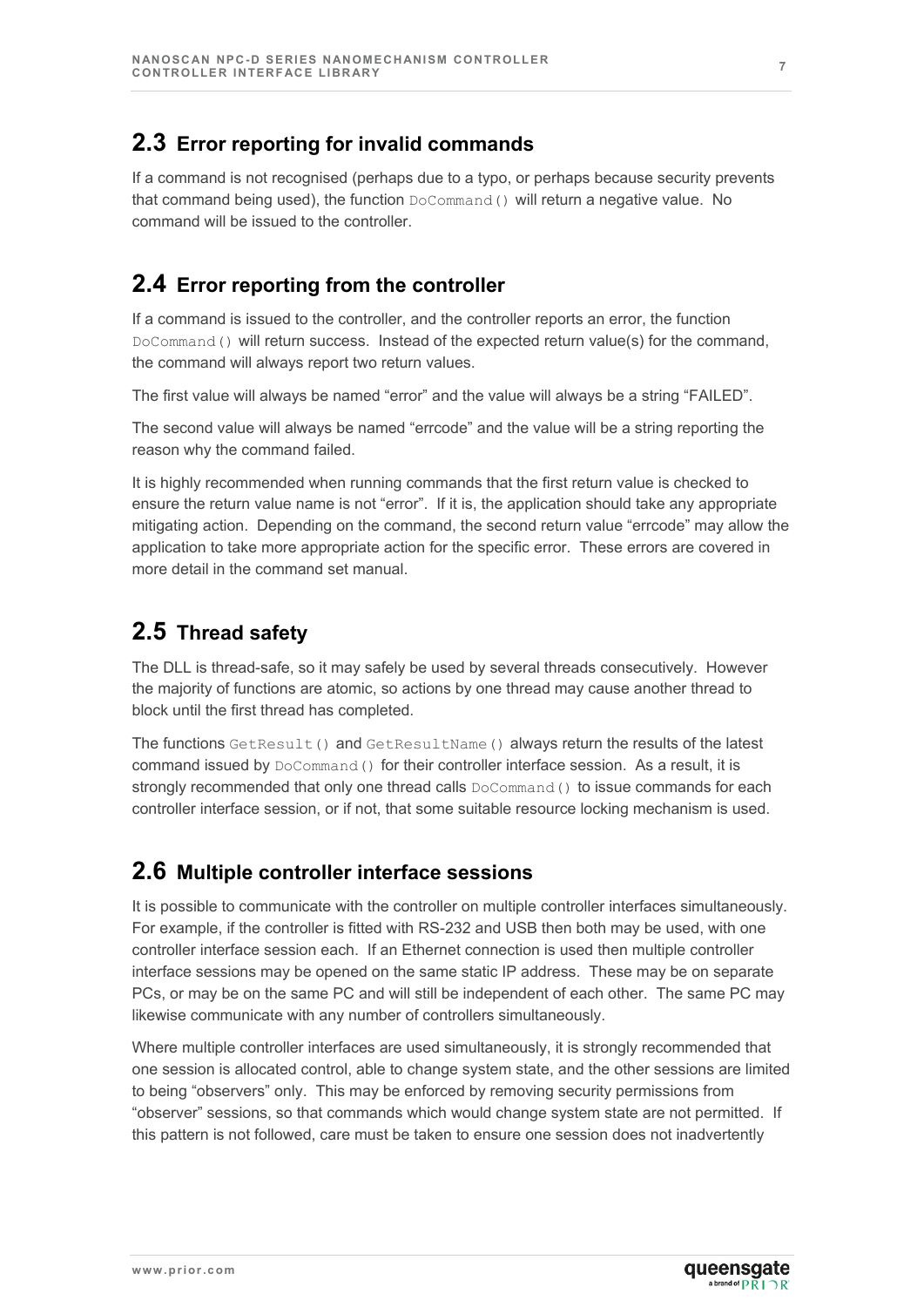change or invalidate settings configured by another session. This may cause unexpected system behaviour.

A controller is only able to process one command at a time. Commands are processed in strict order of arrival, so commands from one controller interface will delay processing from other controller interfaces. Where multiple controller interfaces are used simultaneously, care must be taken to ensure the overall command throughput is acceptable, and that "observer" sessions reading the system state do not prevent control commands from being processed in a timely manner.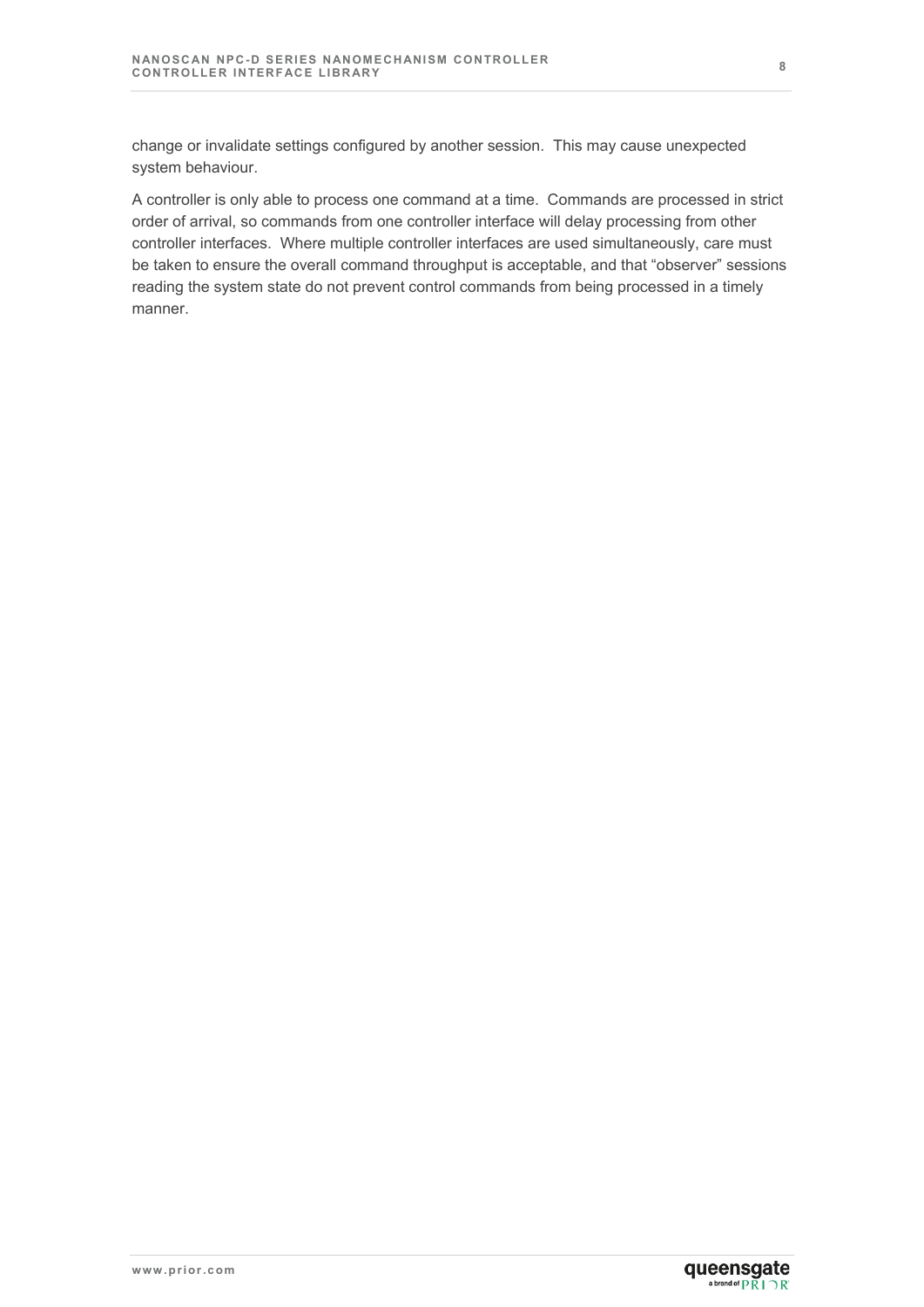## <span id="page-8-0"></span>3 Controller interface API

### <span id="page-8-1"></span>**3.1 Reporting DLL version**

An application may need to check or report which DLL version is in use.

```
void GetDllVersion(int* majorVersion, int* minorVersion, int* 
buildNumber)
```
Reports the version number of this DLL.

```
majorVersion, minorVersion and buildNumber pass back the version number of 
this DLL.
```
#### <span id="page-8-2"></span>**3.2 Creating and destroying a controller interface session**

An application may need to talk to several controllers over different interfaces. Each controller interface session must use the functions below to get a unique handle for that session, and to clean up that session when it is no longer required.

ControllerInterfaceHandle **Init**(void)

Prepares a new controller interface session for use, and returns a handle to this session. Each session has a unique handle, and all calls to other functions must use this handle to identify the session in use. The function returns NULL if a new handle cannot be allocated.

void **Uninit**(ControllerInterfaceHandle *handle*)

Deletes the session for the session handle *handle*. The handle may not be used after this function is called.

If the session has an open connection to a controller, CloseSession() will automatically be called so that the comms link is not left locked.

#### <span id="page-8-3"></span>**3.3 Device discovery**

If the comms link to be used is not known, an application may need to locate available devices on available comms links. This is known as "device discovery".

int **FindDevices**(ControllerInterfaceHandle *handle*)

Initiates searching for devices on all available comms links. The function does not return until all available comms links have been checked, which may take a few seconds.

*handle* specifies the controller interface session being used for discovery. This session must not be currently connected to a comms link.

Returns number of discovered devices. If the value is negative then discovery failed.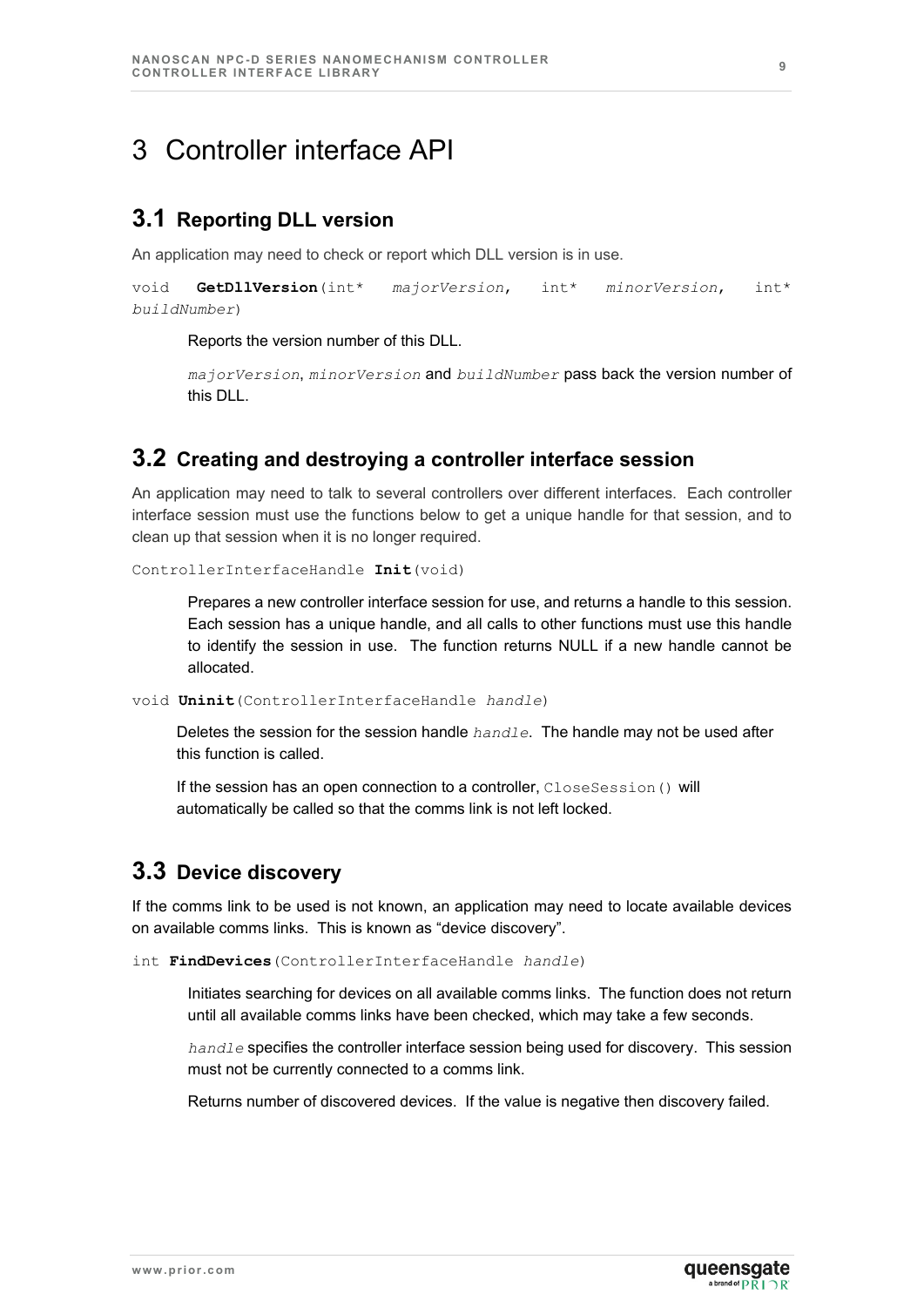int **GetDevice**(ControllerInterfaceHandle *handle*, const int *index*, char \* *buffer*, const int *bufferLen*)

Retrieves the comms link for a device discovered in the last call to FindDevices(). The list of discovered devices will remain unchanged for this session until FindDevices() is called again. Calls to FindDevices() for other sessions will not change the list of discovered devices for this session.

*handle* specifies the controller interface session being used for discovery. This session must not be currently connected to a comms link.

*index* specifies the index of the device in the discovered device list (where the first item in the list is index zero).

*buffer* is a pointer to a byte array of length *bufferLen* bytes. The comms link identifier is copied into this, up to the length of the array.

Returns the number of bytes in *buffer* used for the comms link identifier, or the size of the required buffer if the buffer is too small (or zero length). If the value is negative then *index* is beyond the end of the discovered device list.

#### *NOTE: Device discovery is currently not implemented. Functions exist, but FindDevices() always returns zero and GetDevice() always returns negative.*

### <span id="page-9-0"></span>**3.4 Comms links available**

#### <span id="page-9-1"></span>**3.4.1 Windows serial (RS-232 or USB emulated serial) port**

On Windows, an RS-232 port is specified as "COMx", where "x" is a number from 1 to 255 (e.g. "COM123"). The USB connection emulates an RS-232 port, so this is similarly specified as "COMx". Use the Windows Device Manager to identify how these correspond to a physical RS-232 port on the PC or to a USB connection.

#### <span id="page-9-2"></span>**3.4.2 Linux serial (RS-232) port**

On Linux, an RS-232 port is specified as "/dev/ttySx", where "x" is a number from 0 onwards (e.g. "/dev/ttyS3"). Check your Linux distribution for how to identify the relevant TTY corresponding to a physical RS-232 port on the PC.

#### <span id="page-9-3"></span>**3.4.3 Linux USB emulated serial (gadget serial) port**

On Linux, the USB connection again emulates an RS-232 port, using the "gadget serial" interface. This is specified as "/dev/ttyGSx", where "x" is a number from 0 onwards (e.g. "/dev/ttyGS4"). Check your Linux distribution for how to manage USB devices and how to identify the relevant TTY corresponding to a USB connection.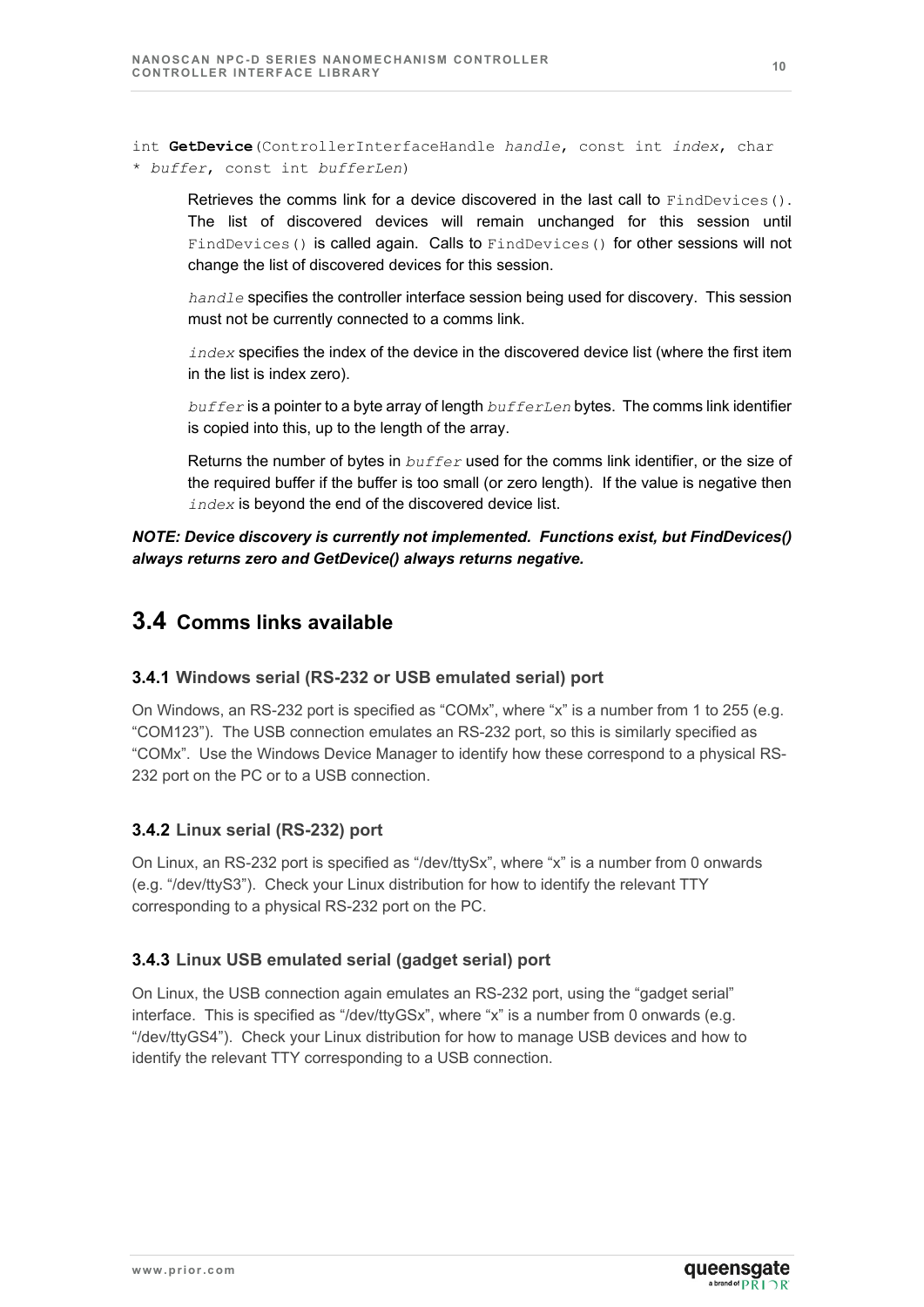#### <span id="page-10-0"></span>**3.4.4 Ethernet**

For both Windows and Linux, a connection over Ethernet is specified as the static IP address of the controller (e.g. "192.168.0.7"). See the command set manual for details of the commands to set/get the controller's static IP address.

#### *NOTE: Control over Ethernet is not currently implemented.*

#### <span id="page-10-1"></span>**3.4.5 Controller emulator**

For testing purposes, the DLL can emulate a controller when no controller is fitted. All commands will return zero, but this may be sufficient to test that an application runs.

The simulator is specified as "sim:/NPCxxxx", where "xxxx" is the controller part number (for example, "sim:/NPC6330" to emulate an NPC-6330 controller). Different controllers have slightly different command sets, so this allows the DLL to select the relevant commands for emulation.

Where different versions of controller firmware have slightly different commands sets available, the simulator may further be specified as "sim:/NPCxxxx/a.b.c", where "a.b.c" is the controller firmware version number. The DLL will select only commands which are applicable for that firmware version.

### <span id="page-10-2"></span>**3.5 Opening and closing a comms link**

To talk to a device, it is necessary to open a connection to the device for that comms link.

Where a comms link can only be used by one application at a time (for example a serial port), only one session can be open at a time for that comms link. Further attempts to open a session for that comms link will fail. When the session is closed, the comms link will again be available for other applications to use. Where a comms link may be used by multiple applications (for example an IP address over Ethernet), multiple sessions may connect to that comms link.

A session may only have one comms link open at once. Attempts to open another comms link when the session already has a comms link open will fail. After CloseSession () is called, the same session handle may be used to open another comms link.

int **OpenSession**(ControllerInterfaceHandle *handle*, const char \* *device*)

Opens a comms link connection to a device for this session.

*handle* specifies the controller interface session. This session must not be currently connected to a comms link.

*device* is a pointer to a null-terminated byte array containing the comms link identifier. This specifies the device to be opened, e.g. a serial port or an IP address.

Returns positive if the session has been opened, or zero if the device could not be connected to or the session already has a comms link connection open.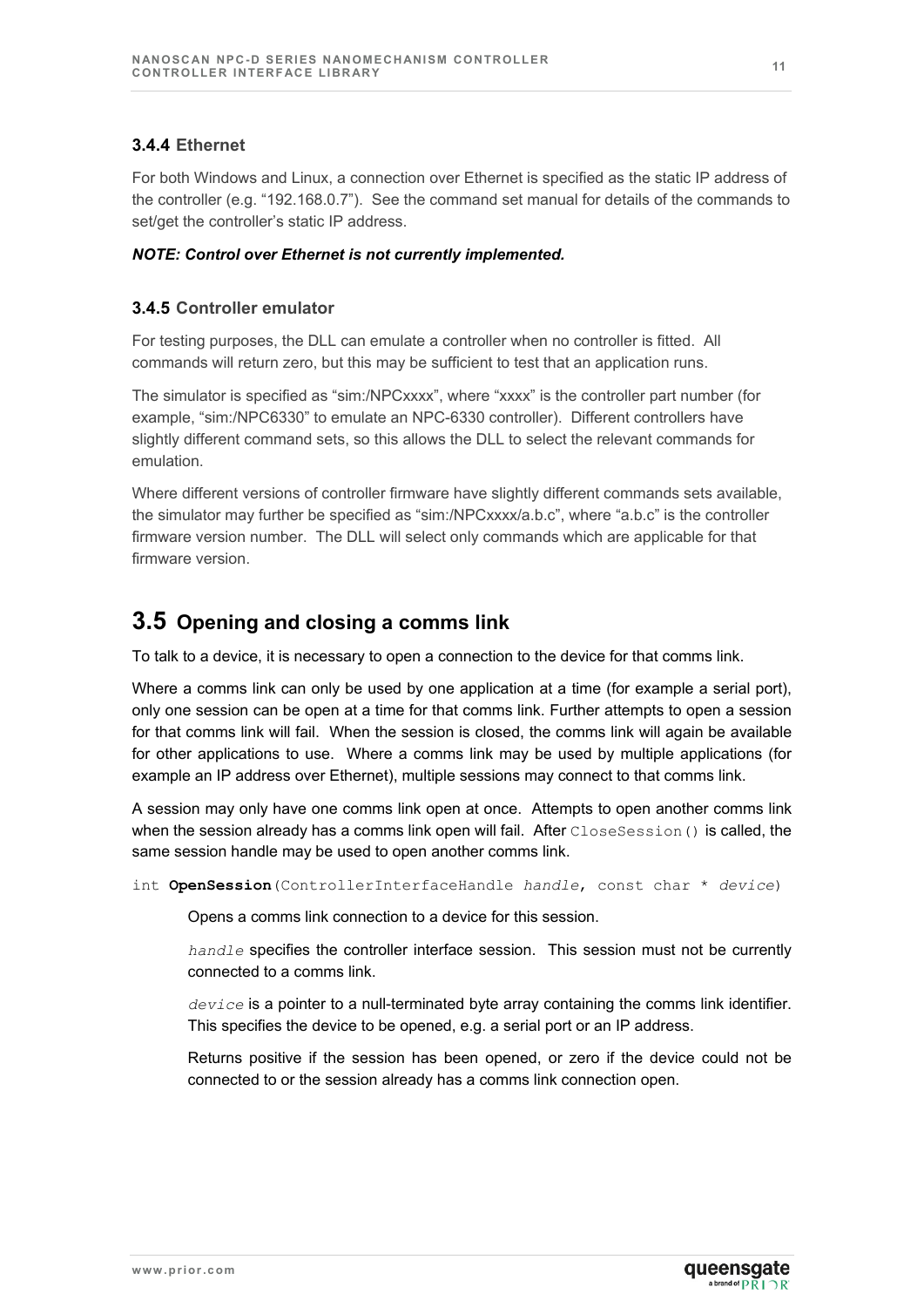void **CloseSession**(ControllerInterfaceHandle *handle*)

Closes the comms link connection for this session. The current device is disconnected, and the comms link and controller interface session are free for reuse. If the session does not have a comms link open, this function has no effect.

*handle* specifies the controller interface session.

#### <span id="page-11-0"></span>**3.6 Checking controller details**

The majority of controller details are best read by the relevant commands, with one exception.

int **GetChannels**(ControllerInterfaceHandle *handle*)

Reports the number of stage channels supported by the controller connected for this session.

*handle* specifies the controller interface session.

Returns the number of stage channels, or negative if no controller is connected for this session.

#### <span id="page-11-1"></span>**3.7 Requesting available commands**

To use a device, the available commands may need to be obtained. The application may request all commands, or may request only commands starting with a specific string.

The commands available will vary depending on the security level currently unlocked for this session's comms link connection. Commands exist to unlock different security levels, as appropriate for the current user. Where commands are not permitted for the current security level, they will not be shown in this list.

The commands available will also vary depending on the controller connected, and on the firmware version. Many commands will be common to all controllers, but some commands will be controller-specific. Where features were added at a particular firmware versions, commands to support those features will not be available for controllers using previous versions of firmware.

```
int FindCommands(ControllerInterfaceHandle handle, const char * 
filter)
```
Retrieves the list of available commands.

*handle* specifies the controller interface session.

*filter* is a pointer to a null-terminated byte array. If this is NULL, a list of all available commands will be reported. If this is not NULL, a list of all available commands beginning with this string will be reported.

Returns number of commands available. Some commands will always be available, regardless of the controller or security level. If the value is negative then there is no open session.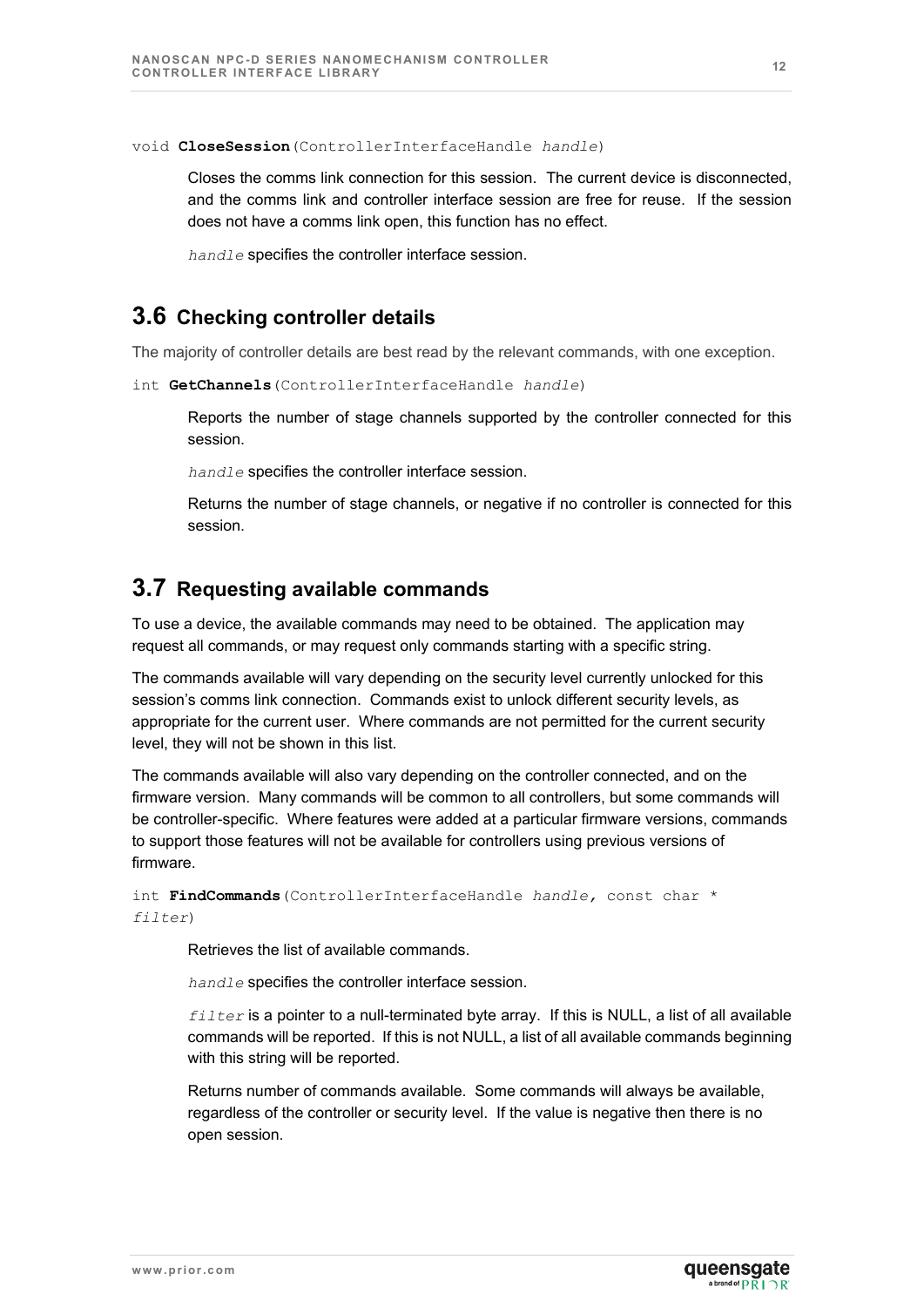int **GetCommand**(ControllerInterfaceHandle *handle,* const int *index*, char \* *buffer*, const int *bufferLen*)

Gets a command from the list retrieved in the last call to  $Findcommands() for this$ session.

*handle* specifies the controller interface session.

*index* specifies the index of the command in the list (where the first item in the list is index zero).

*buffer* is a pointer to a byte array of length *bufferLen* bytes. The command name is copied into this, up to the length of the array.

Returns the number of bytes in *buffer* used for the command name, or the size of the required buffer if the buffer is too small (or zero length). If the value is negative then *index* is beyond the end of the list.

#### <span id="page-12-0"></span>**3.8 Requesting command details**

For each supported command, the application may require further details of the command. In particular, the application should check what units are used for parameters passed to the command and values returned, so that scalings can be applied appropriately.

```
int GetCommandDescription(ControllerInterfaceHandle handle, const 
char* commandName, char* buffer, const int bufferLen)
```
Gets a brief description of the command.

*handle* specifies the controller interface session.

*commandName* is a pointer to a null-terminated byte array containing the command for which the description is to be reported.

*buffer* is a pointer to a byte array of length *bufferLen* bytes. The command description is copied into this, up to the length of the array.

Returns the number of bytes in *buffer* used for the command description, or the size of the required buffer if the buffer is too small (or zero length). If the value is negative then *commandName* does not contain the name of a valid command.

#### <span id="page-12-1"></span>**3.8.1 Requesting command parameters**

int **GetCommandParameters**(ControllerInterfaceHandle *handle*, const char\* *commandName*)

Gets the number of parameters to be passed to this command.

*handle* specifies the controller interface session.

*commandName* is a pointer to a null-terminated byte array containing the command for which parameter details are to be reported.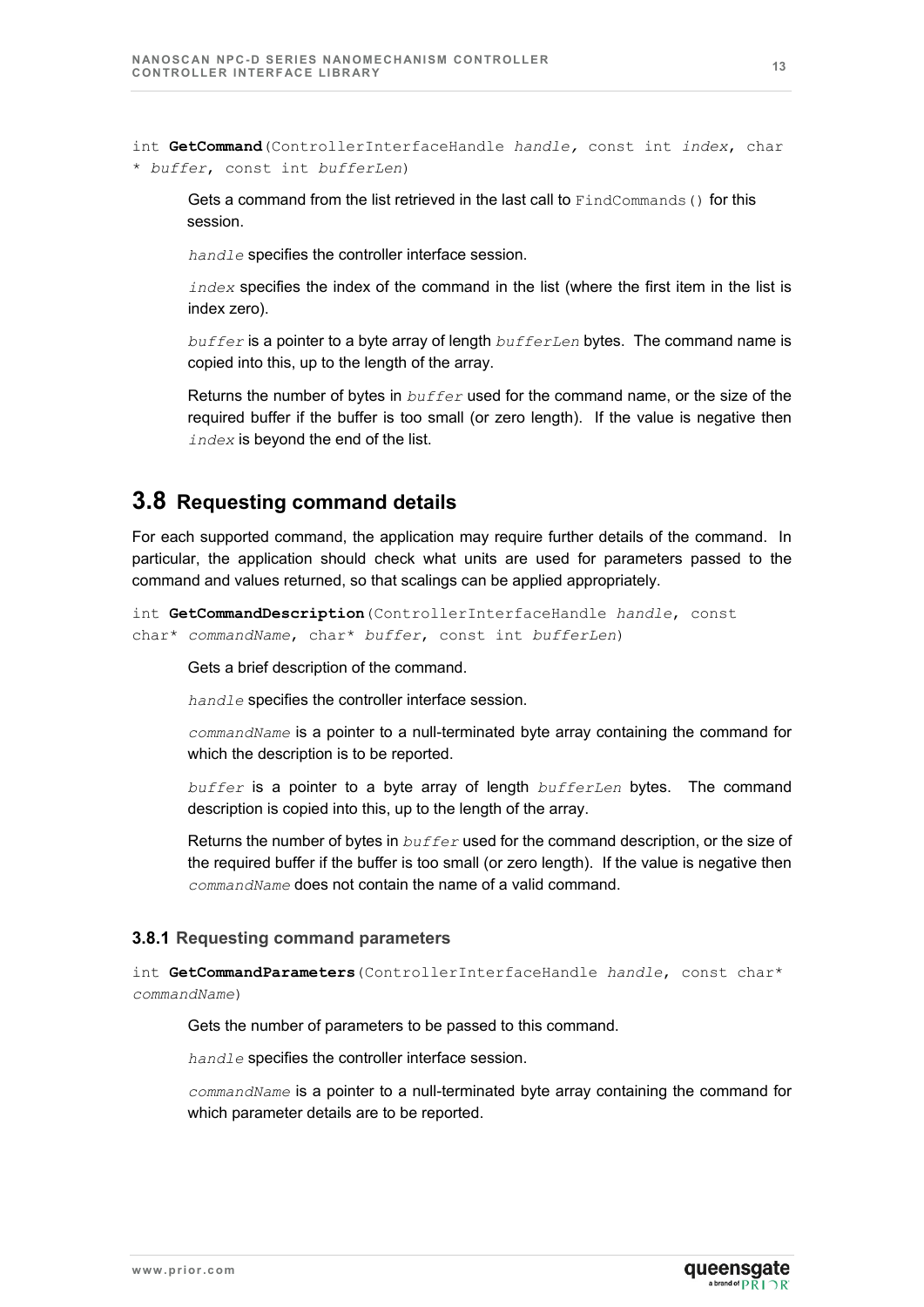Returns the number of parameters to be passed for this command. This may be zero, for commands which do not take any parameters. If the value is negative then *commandName* does not contain the name of a valid command.

int **GetCommandParameterName**(ControllerInterfaceHandle *handle*, const char\* *commandName*, const int *paramIndex*, char\* *buffer*, const int *bufferLen*)

Gets the name of one parameter to be passed to this command.

*handle* specifies the controller interface session.

*commandName* is a pointer to a null-terminated byte array containing the command for which the parameter is to be reported.

*paramIndex* is the index of the parameter requested (where the first parameter is index zero).

*buffer* is a pointer to a byte array of length *bufferLen* bytes. The parameter name is copied into this, up to the length of the array.

Returns the number of bytes in *buffer* used for the parameter name, or the size of the required buffer if the buffer is too small (or zero length). If the value is negative then *commandName* does not contain the name of a valid command, or *paramIndex* is beyond the number of parameters.

```
int GetCommandParameterUnitsType(ControllerInterfaceHandle handle, 
const char* commandName, const int paramIndex, char* buffer, const int 
bufferLen)
```
Gets the units type (e.g. "distance") for one parameter to be passed to this command.

*handle* specifies the controller interface session.

*commandName* is a pointer to a null-terminated byte array containing the command for which the parameter units type is to be reported.

*paramIndex* is the index of the parameter requested (where the first parameter is index zero).

*buffer* is a pointer to a byte array of length *bufferLen* bytes. The parameter units type is copied into this, up to the length of the array.

Returns the number of bytes in *buffer* used for the parameter units type, or the size of the required buffer if the buffer is too small (or zero length). If the value is negative then *commandName* does not contain the name of a valid command, or *paramIndex* is beyond the number of parameters.

int **GetCommandParameterUnits**(ControllerInterfaceHandle *handle*, const char\* *commandName*, const int *paramIndex*, char\* *buffer*, const int *bufferLen*)

Gets the units (e.g. "pm") for one parameter to be passed to this command.

*handle* specifies the controller interface session.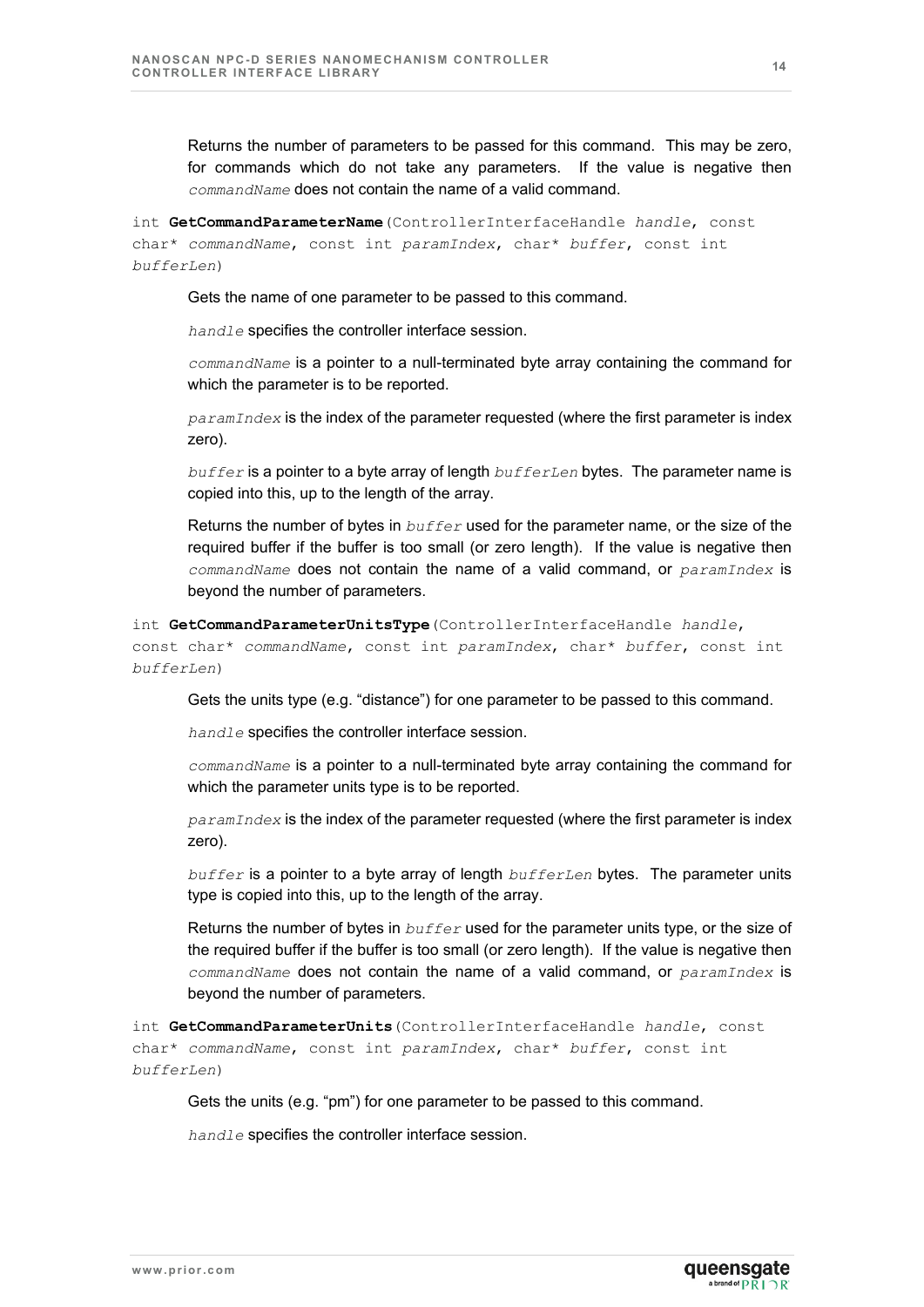*commandName* is a pointer to a null-terminated byte array containing the command for which the parameter units are to be reported.

*paramIndex* is the index of the parameter requested (where the first parameter is index zero).

*buffer* is a pointer to a byte array of length *bufferLen* bytes. The parameter units are copied into this, up to the length of the array.

Returns the number of bytes in *buffer* used for the parameter units, or the size of the required buffer if the buffer is too small (or zero length). If the value is negative then *commandName* does not contain the name of a valid command, or *paramIndex* is beyond the number of parameters.

#### <span id="page-14-0"></span>**3.8.2 Requesting command return values**

int **GetCommandResults**(ControllerInterfaceHandle *handle*, const char\* *commandName*)

Gets the number of values returned from this command if the command is successful.

*handle* specifies the controller interface session.

*commandName* is a pointer to a null-terminated byte array containing the command for which return value details are to be reported.

Returns the number of return values from this command. All commands will return at least one value, even if this is only a dummy value to indicate success. If the value is negative then *commandName* does not contain the name of a valid command.

int **GetCommandResultName**(ControllerInterfaceHandle *handle*, const char\* *commandName*, const int *resultIndex*, char\* *buffer*, const int *bufferLen*)

Gets the name of one result returned from this command if the command is successful.

*handle* specifies the controller interface session.

*commandName* is a pointer to a null-terminated byte array containing the command for which the result name is to be reported.

*resultIndex* is the index of the result requested (where the first result is index zero).

*buffer* is a pointer to a byte array of length *bufferLen* bytes. The result name is copied into this, up to the length of the array.

Returns the number of bytes in *buffer* used for the result name, or the size of the required buffer if the buffer is too small (or zero length). If the value is negative then *commandName* does not contain the name of a valid command, or *resultIndex* is beyond the number of results.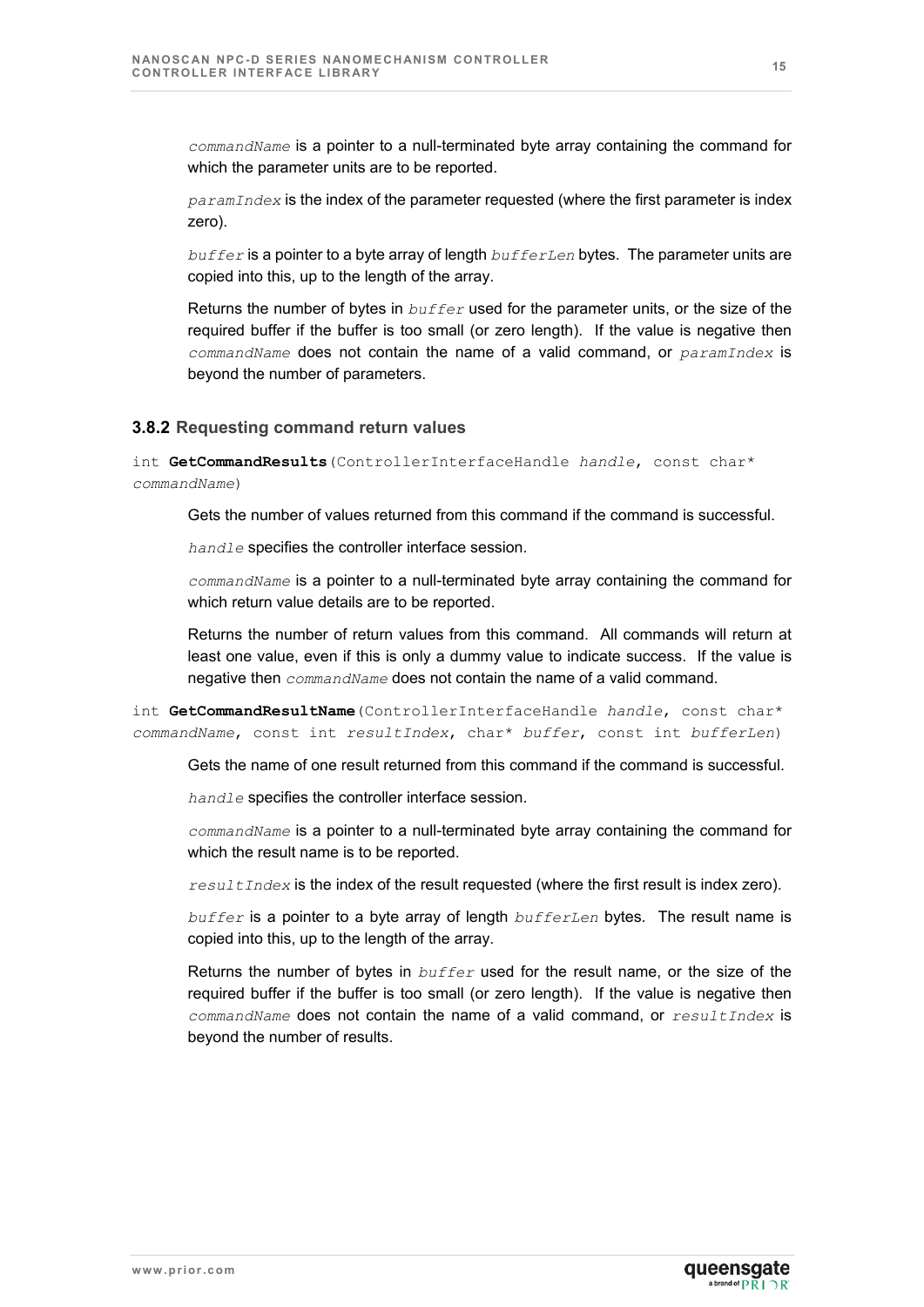int **GetCommandResultUnitsType**(ControllerInterfaceHandle *handle*, const char\* *commandName*, const int *resultIndex*, char\* *buffer*, const int *bufferLen*)

Gets the units type (e.g. "distance") for one result returned from this command if the command is successful.

*handle* specifies the controller interface session.

*commandName* is a pointer to a null-terminated byte array containing the command for which the result units type is to be reported.

*resultIndex* is the index of the result requested (where the first result is index zero).

*buffer* is a pointer to a byte array of length *bufferLen* bytes. The result units type is copied into this, up to the length of the array.

Returns the number of bytes in *buffer* used for the result units type, or the size of the required buffer if the buffer is too small (or zero length). If the value is negative then *commandName* does not contain the name of a valid command, or *resultIndex* is beyond the number of results.

int **GetCommandResultUnits**(ControllerInterfaceHandle *handle*, const char\* *commandName*, const int *resultIndex*, char\* *buffer*, const int *bufferLen*)

Gets the units (e.g. "pm") for one result returned from this command.

*handle* specifies the controller interface session.

*commandName* is a pointer to a null-terminated byte array containing the command for which the result units are to be reported.

*paramIndex* is the index of the result requested (where the first result is index zero).

*buffer* is a pointer to a byte array of length *bufferLen* bytes. The result units are copied into this, up to the length of the array.

Returns the number of bytes in *buffer* used for the result units, or the size of the required buffer if the buffer is too small (or zero length). If the value is negative then *commandName* does not contain the name of a valid command, or *resultIndex* is beyond the number of results.

### <span id="page-15-0"></span>**3.9 Commands**

Once a session has been opened, commands from this list can be issued.

To allow greater portability and ease of future expansion, a command is formatted as a single string containing the command name and all parameters required, which is passed to the **DoCommand()** function . The DLL sends and receives messages to and from the controller, as appropriate for the command. A command will then return one or more results, where each result is formatted as a string containing the result name and a string containing the result value. These are read back using the **GetResultName()** and **GetResult()**functions.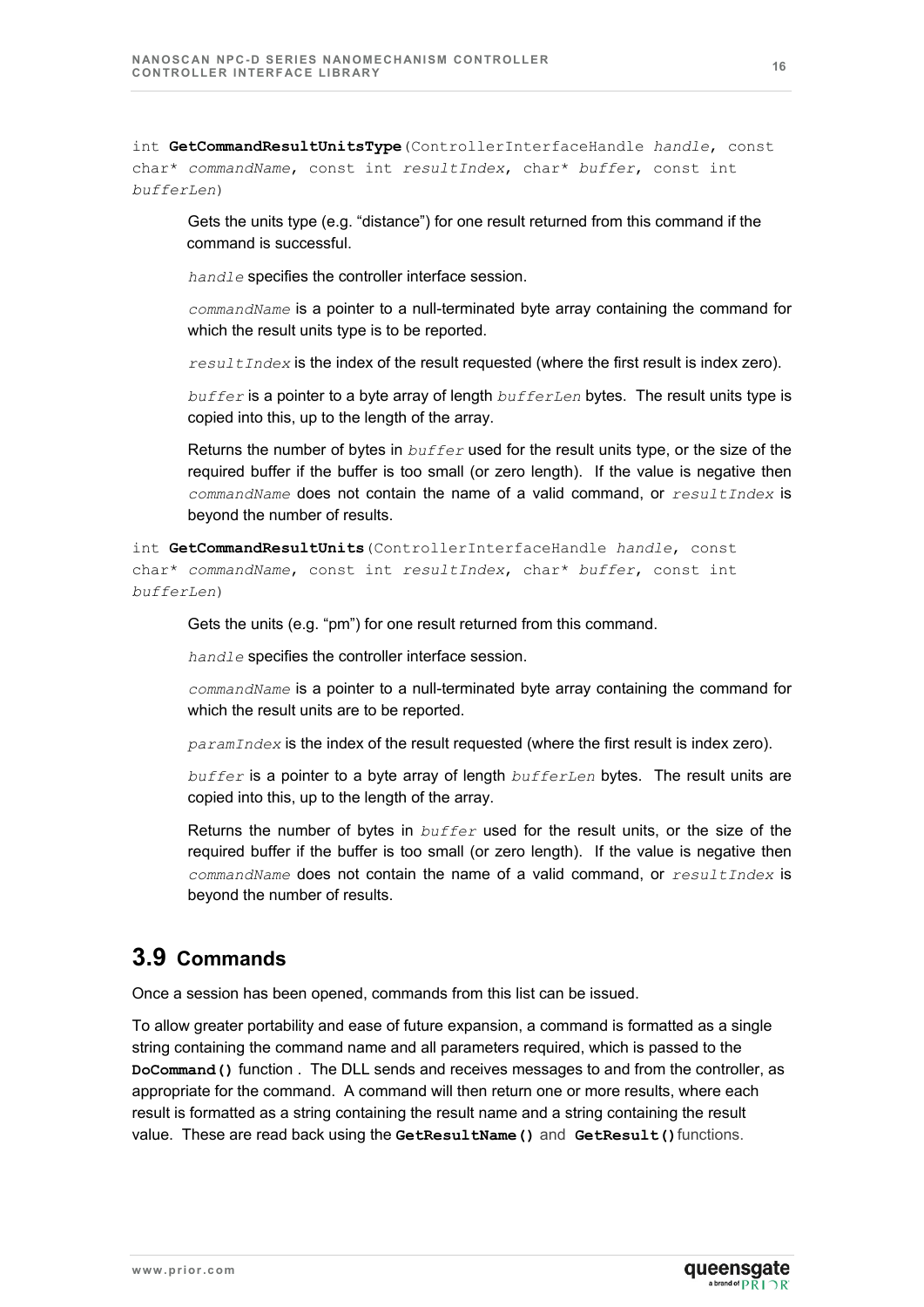As of controller interface DLL version 2.4.1, it is possible to pass multiple commands to the **DoCommand()** function, separated by a return character (ASCII code 13, represented by "\r" in many languages) or newline character (ASCII code 10, represented by "\n" in many languages). The DLL and controller are able to combine multiple commands into a single comms link message, allowing more efficient processing of commands with greatly-reduced overheads. This can give up to 10x improvement in command throughput compared to calling the **DoCommand()** function separately for each command.

When sending multiple commands, results are provided in the order in which commands are issued. The DLL does not report which results are linked to which command, so the user's application is responsible for appropriate processing of results, knowing the order in which commands were issued.

For further efficiency, as of version 2.4.1 the DLL also provides **GetAllResultNames()** and **GetAllResults()** functions to report all results in a single function call. Result names and values are followed by newline character (ASCII code 10, represented by "\n" in many languages, apart from the last which is null-terminated.

The **DoCommand()** function returns when the command or commands have been processed, which will typically be fast for a single command. When sending multiple commands, care must be taken that the calling application is not prevented from responding to user input whilst the **DoCommand()** function runs. There is also no mechanism for aborting the **DoCommand()** function, so again care must be taken that too many commands are not requested at once if the user may wish to halt the operation (for example when reading a large snapshot). Because of these factors, it is recommended that users should not send more than 20 commands at once. Beyond this there is typically little or no improvement in command throughput, and the time to process 20 commands is generally low enough that application responsiveness is unaffected.

Earlier DLL versions (before version 2.4.1) only support passing a single command to the **DoCommand()** function and do not provide the provides **GetAllResultNames()** and **GetAllResults()** functions. For earlier DLL versions, passing multiple commands will cause **DoCommand()** to report an error. Attempting to get pointers to the functions dynamically (using **GetProcAddress()** in Windows or **dlsym()** in Linux) will fail, and attempting to link to the **GetAllResultNames()** and **GetAllResults()** functions will cause a compile error or runtime error depending on when the older DLL is used. Applications which must be backwardly-compatible with 2.2.x releases of the DLL must not use the multiple-command syntax for **DoCommand()** and must not attempt to call the **GetAllResultNames()** and **GetAllResults()** functions.

Older controller firmware may not be able to combine multiple commands into a single comms link message. The DLL is able to detect this and send appropriate messages over the comms link. This happens transparently, so the user does not need to be aware of this.

Note that DLL commands themselves are backwardly-compatible, and newer versions of the DLL will never remove earlier commands or remove support for older controller firmware. Users therefore are recommended to keep the DLL version up-to-date, upgrading as necessary. If developing new software, it is recommended that the latest DLL versions should always be used.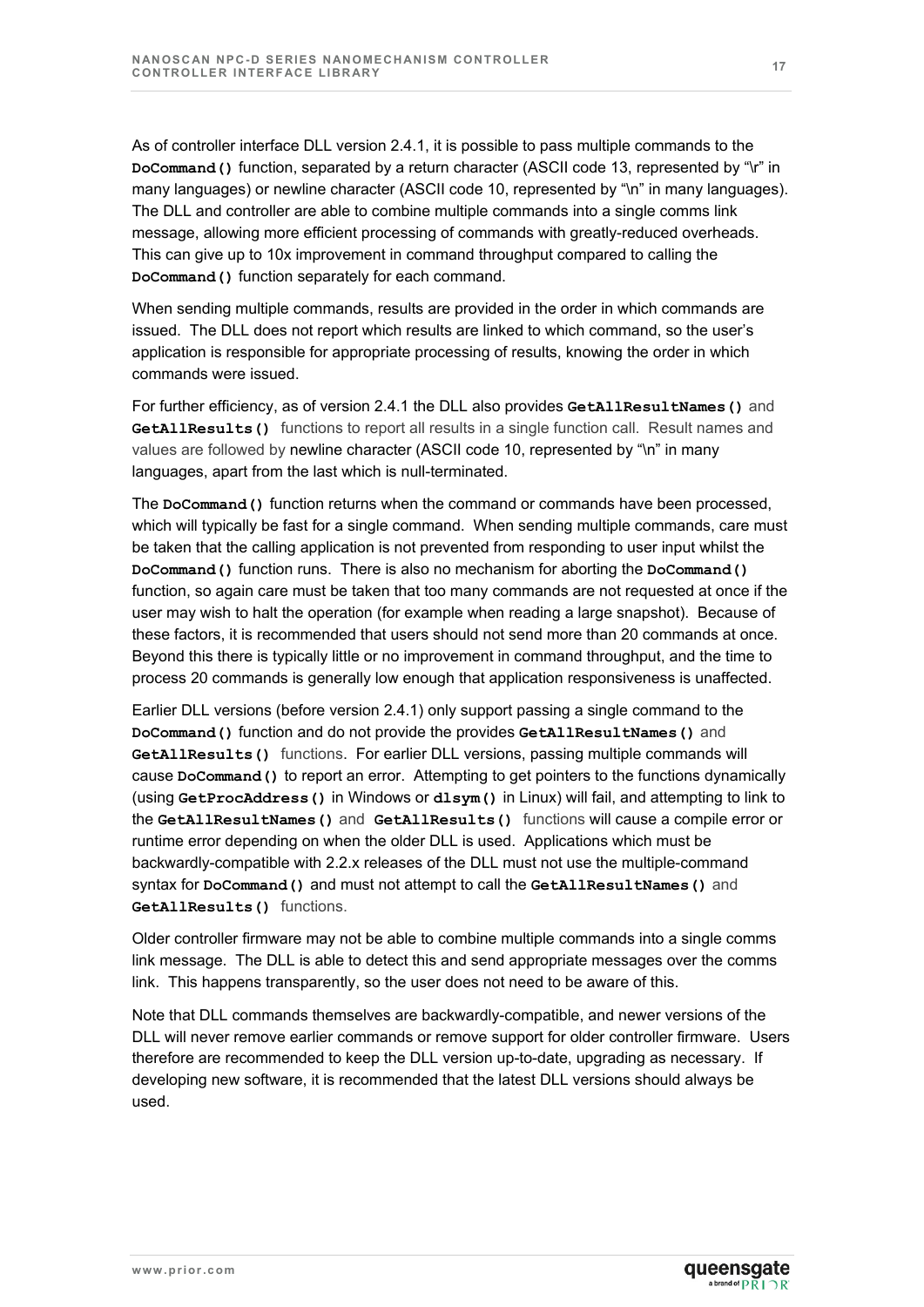int **DoCommand**(ControllerInterfaceHandle *handle*, const char\* *command)*

Issues command(s) to the controller.

*handle* specifies the controller interface session.

*command* is a pointer to a null-terminated byte array containing the command(s) and all parameters.

Returns the number of return values from the command(s), or negative in case of error. If the value is negative then *command* does not contain the name of a valid command, not enough parameters were specified for a command, or the comms link failed to send/receive a command.

```
int GetResultName(ControllerInterfaceHandle handle, const int rindex, 
char* buffer, const int bufferLen)
```
Gets the name of one result returned from the latest command(s) sent.

*handle* specifies the controller interface session.

*index* is the index of the result requested (where the first result is index zero).

*buffer* is a pointer to a byte array of length *bufferLen* bytes. The result name is copied into this, up to the length of the array.

Returns the number of bytes in *buffer* used for the result name, or the size of the required buffer if the buffer is too small (or zero length). If the value is negative then *index* is beyond the number of results.

int **GetAllResultNames**(ControllerInterfaceHandle *handle*, const int *rindex*, char\* *buffer*, const int *bufferLen*)

Gets the names of all results returned from the latest command(s) sent.

*handle* specifies the controller interface session.

*buffer* is a pointer to a byte array of length *bufferLen* bytes. The result names are copied into this, up to the length of the array.

Returns the number of bytes in *buffer* used for the result names, or the size of the required buffer if the buffer is too small (or zero length).

int **GetResult**(ControllerInterfaceHandle *handle*, const int i*ndex*, char\* *buffer*, const int *bufferLen*)

Gets the value for one result returned from the latest command(s) sent.

*handle* specifies the controller interface session.

*index* is the index of the result requested (where the first result is index zero).

*buffer* is a pointer to a byte array of length *bufferLen* bytes. The result value is copied into this, up to the length of the array.

Returns the number of bytes in *buffer* used for the result value, or the size of the required buffer if the buffer is too small (or zero length). If the value is negative then *index* is beyond the number of results.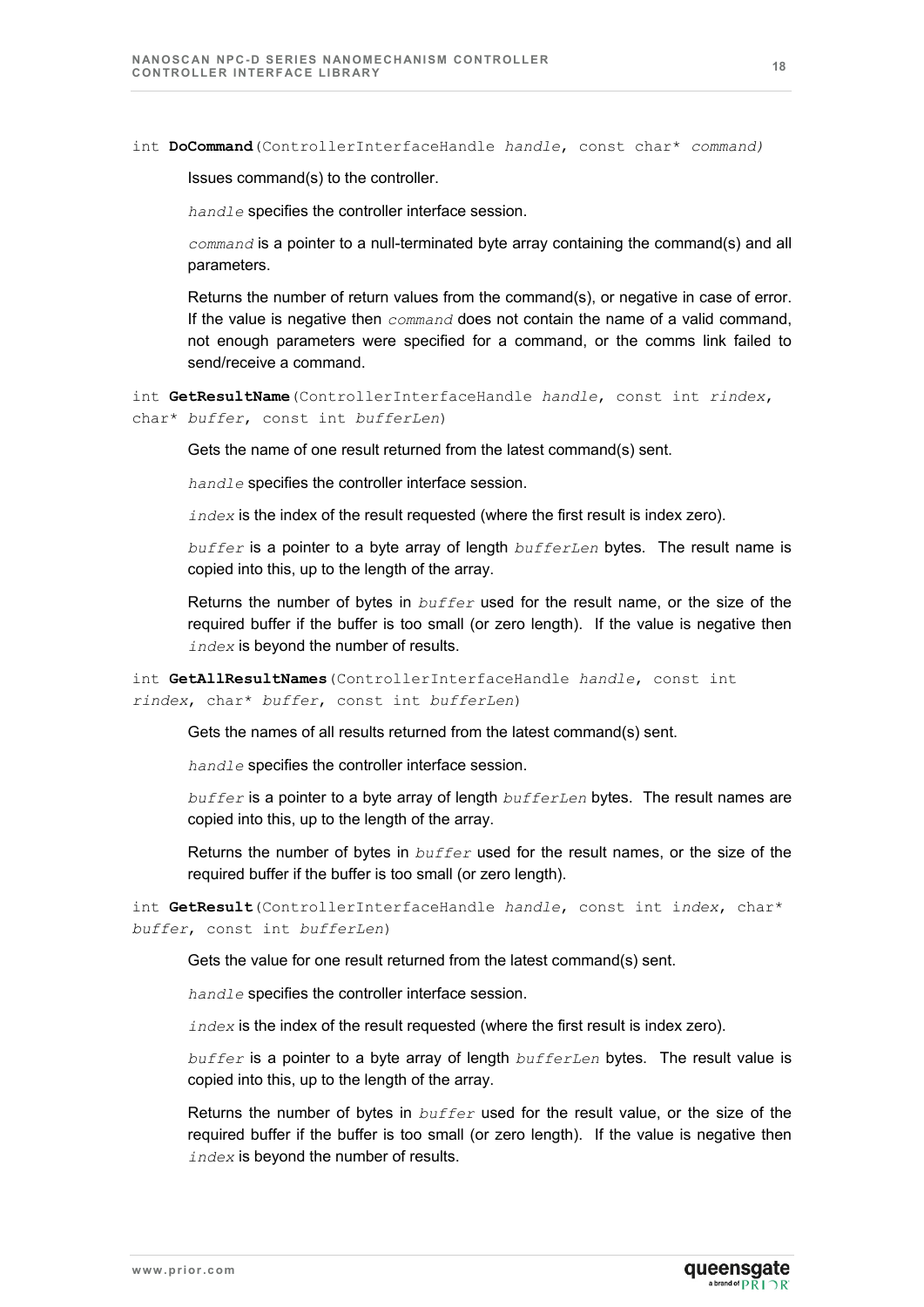int **GetAllResults**(ControllerInterfaceHandle *handle*, char\* *buffer*, const int *bufferLen*)

Gets the values for all results returned from the latest command(s) sent.

*handle* specifies the controller interface session.

*buffer* is a pointer to a byte array of length *bufferLen* bytes. The result values are copied into this, up to the length of the array.

Returns the number of bytes in *buffer* used for the result values, or the size of the required buffer if the buffer is too small (or zero length).